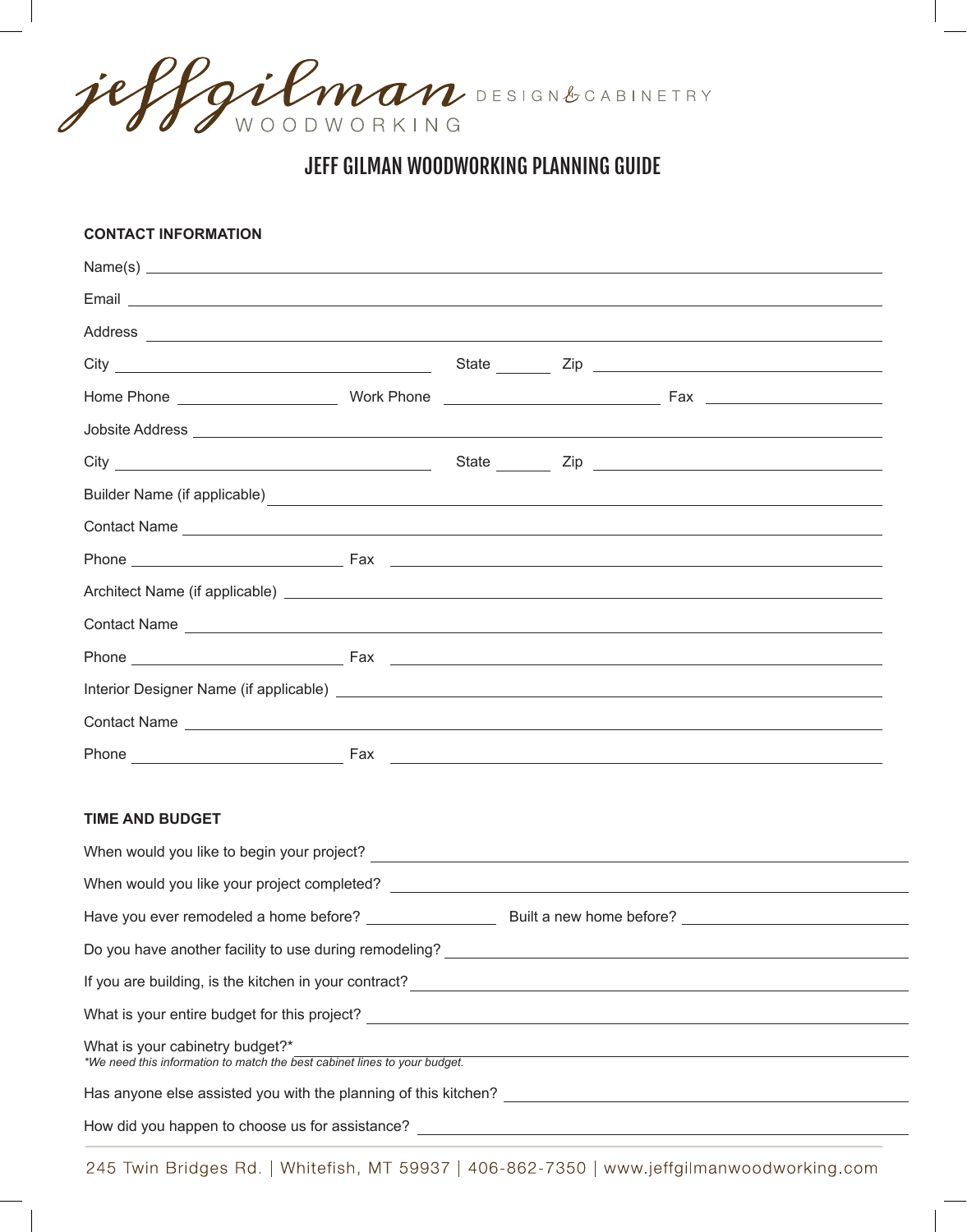Gilman DESIGNBCABINETRY WOODWORKING

## **DESIGN PLANNING PROCESS**

| Have you created a scrapbook of notes, photos, and ideas that you would like to use in your kitchen? _______________                                                    |  |  |  |  |  |
|-------------------------------------------------------------------------------------------------------------------------------------------------------------------------|--|--|--|--|--|
|                                                                                                                                                                         |  |  |  |  |  |
|                                                                                                                                                                         |  |  |  |  |  |
| If a design could be greatly improved, would you be willing to make structural changes (e.g. moving windows, doors, and                                                 |  |  |  |  |  |
|                                                                                                                                                                         |  |  |  |  |  |
|                                                                                                                                                                         |  |  |  |  |  |
| Which improvements on the current/past kitchen should we consider for your new one?<br>,我们也不能会在这里,我们的人们就会不能会在这里,我们也不能会不能会不能会不能会不能会不能会不能会。""我们的人们,我们也不能会不能会不能会不能会不能会不能会不 |  |  |  |  |  |
| Do you require a recycling center in your kitchen? _______ If yes, how many items do you need to sort? _______________                                                  |  |  |  |  |  |
|                                                                                                                                                                         |  |  |  |  |  |
|                                                                                                                                                                         |  |  |  |  |  |
| Oven: single _________ double _______ Cooktop separate from oven _________ Range/Stove ___________________                                                              |  |  |  |  |  |
| Ventilation system ______________ Garbage Disposal _____________ Barbecue grill ________ Microwave ____________                                                         |  |  |  |  |  |
| Wine chiller_______________ Compactor _____________ Espresso machine ____________ Warming drawer ________________                                                       |  |  |  |  |  |
| Refrigerator: side-by-side_____________ freezer on top ________ freezer on bottom ____________________________                                                          |  |  |  |  |  |
| Water filter _____________ Hot water dispenser ____________ Soap dispenser _______ Dishwasher ______________________                                                    |  |  |  |  |  |
| ,我们也不会有什么?""我们的人,我们也不会有什么?""我们的人,我们也不会有什么?""我们的人,我们也不会有什么?""我们的人,我们也不会有什么?""我们的人                                                                                        |  |  |  |  |  |
|                                                                                                                                                                         |  |  |  |  |  |
|                                                                                                                                                                         |  |  |  |  |  |
| Tray storage ____________ Spice storage __________ Lazy susans ____________ Roll-out shelving ______________________                                                    |  |  |  |  |  |
| Bread bin ______________Cutlery dividers ________Towel bar _______________Recycle/Waste bins _______________________                                                    |  |  |  |  |  |
| Tilt-down sink trays ____________ Cutting surfaces ________________ Glass doors __________ Wine rack __________________________________                                 |  |  |  |  |  |
| Small appliance storage _______ Knife storage ___________________________________                                                                                       |  |  |  |  |  |

245 Twin Bridges Rd. | Whitefish, MT 59937 | 406-862-7350 | www.jeffgilmanwoodworking.com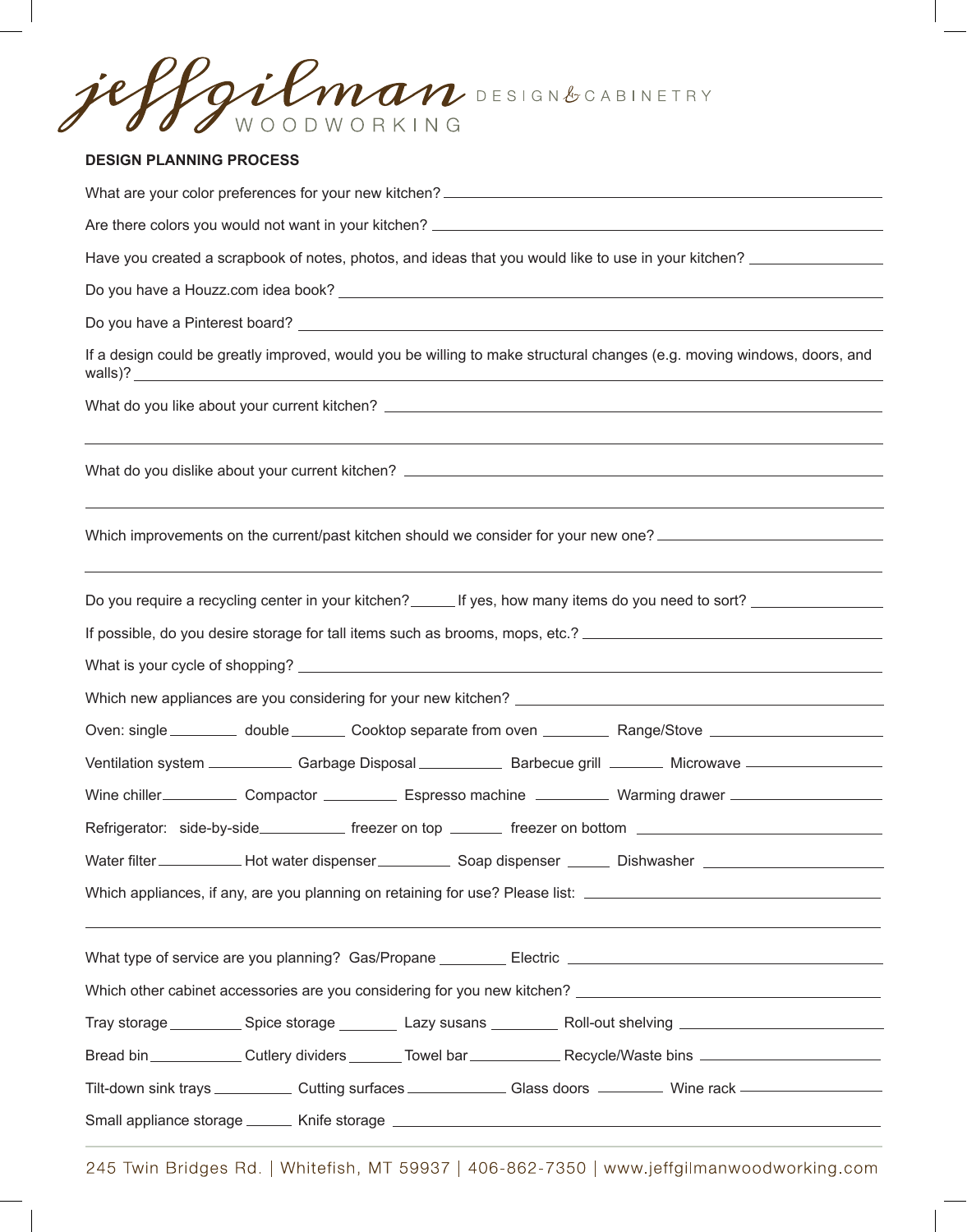Gilman DESIGN&CABINETRY WOODWORKING

Do you have any special storage needs, e.g. Kitchen Aid mixer, pasta machine, table linens? \_\_\_\_\_\_\_\_\_\_\_\_\_\_\_\_\_\_

| Do you have any preference in wall covering?<br><u> Loom and the contract of the contract of the contract of the contract of the contract of the contract of the contract of the contract of the contract of the contract of the c</u> |  |  |  |  |
|----------------------------------------------------------------------------------------------------------------------------------------------------------------------------------------------------------------------------------------|--|--|--|--|
|                                                                                                                                                                                                                                        |  |  |  |  |
| contemporary ________ formal _______ farm house ________________________________                                                                                                                                                       |  |  |  |  |
| country _______ traditional ____________ modern ______ rustic ___________                                                                                                                                                              |  |  |  |  |

## **COOKING STYLE**

| Is the primary cook ____________ left handed or ________ right handed?            |  |  |  |  |  |
|-----------------------------------------------------------------------------------|--|--|--|--|--|
|                                                                                   |  |  |  |  |  |
| What is the primary cook's cooking style? (circle all that apply):                |  |  |  |  |  |
| gourmet meals family meals quick and simple meals bringing meals home<br>baking   |  |  |  |  |  |
| What does the primary cook prefer?                                                |  |  |  |  |  |
| No one else in the kitchen while preparing meals.                                 |  |  |  |  |  |
| A helper in the kitchen while preparing meals.                                    |  |  |  |  |  |
| - Family or friends visiting during meal preparation.                             |  |  |  |  |  |
|                                                                                   |  |  |  |  |  |
|                                                                                   |  |  |  |  |  |
|                                                                                   |  |  |  |  |  |
| Is the secondary cook ________ left handed or _______ right handed?               |  |  |  |  |  |
|                                                                                   |  |  |  |  |  |
|                                                                                   |  |  |  |  |  |
| preparing side dishes clean up assist in preparing main course                    |  |  |  |  |  |
| Does the secondary cook have any physical limitations? __________________________ |  |  |  |  |  |